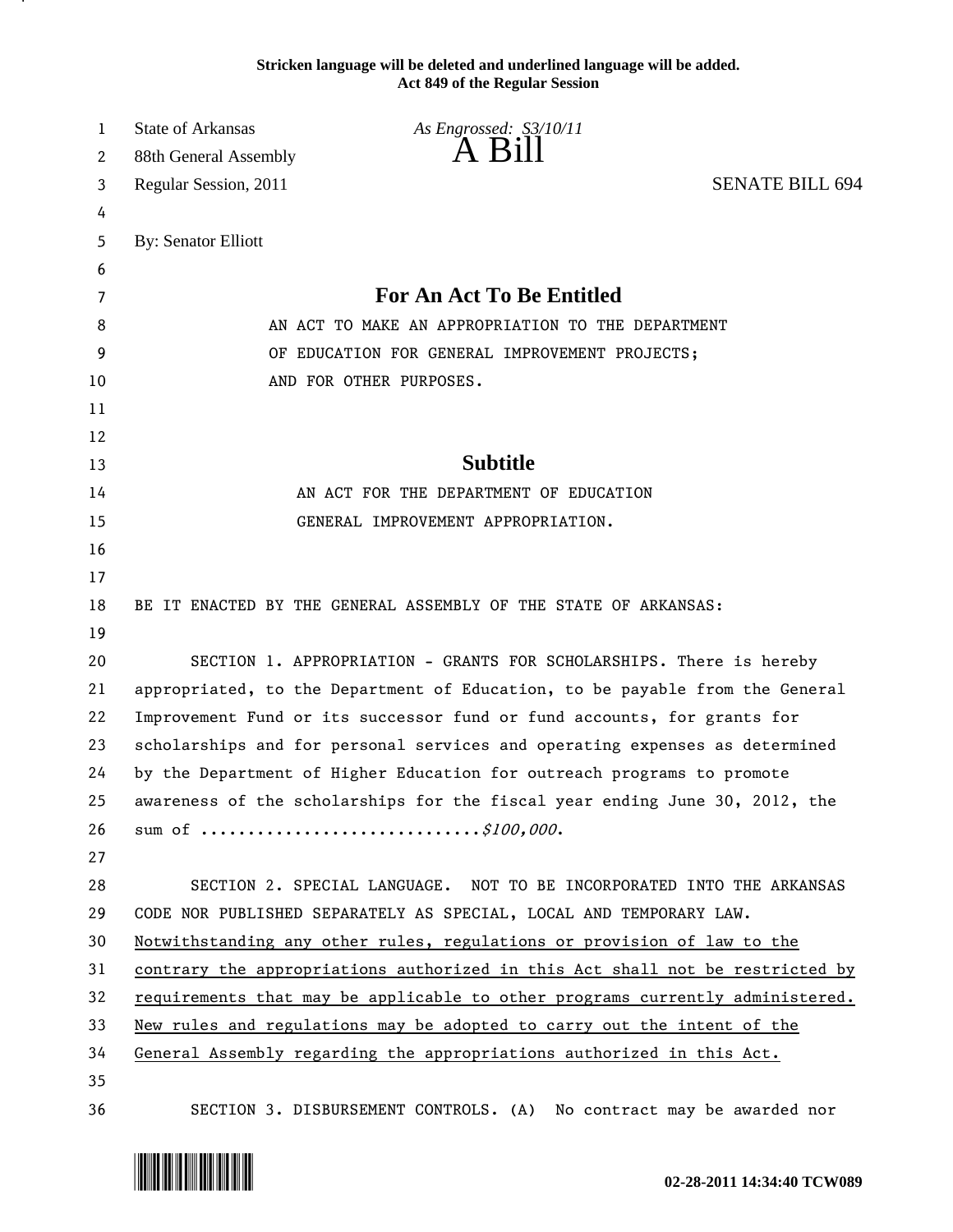As Engrossed: S3/10/11 SB694

 obligations otherwise incurred in relation to the project or projects described herein in excess of the State Treasury funds actually available therefor as provided by law. Provided, however, that institutions and agencies listed herein shall have the authority to accept and use grants and donations including Federal funds, and to use its unobligated cash income or funds, or both available to it, for the purpose of supplementing the State Treasury funds for financing the entire costs of the project or projects enumerated herein. Provided further, that the appropriations and funds otherwise provided by the General Assembly for Maintenance and General Operations of the agency or institutions receiving appropriation herein shall not be used for any of the purposes as appropriated in this act.

 (B) The restrictions of any applicable provisions of the State Purchasing Law, the General Accounting and Budgetary Procedures Law, the Revenue Stabilization Law and any other applicable fiscal control laws of this State and regulations promulgated by the Department of Finance and Administration, as authorized by law, shall be strictly complied with in disbursement of any funds provided by this act unless specifically provided otherwise by law.

 SECTION 4. LEGISLATIVE INTENT. It is the intent of the General Assembly that any funds disbursed under the authority of the appropriations contained in this act shall be in compliance with the stated reasons for which this act was adopted, as evidenced by the Agency Requests, Executive Recommendations and Legislative Recommendations contained in the budget manuals prepared by the Department of Finance and Administration, letters, or summarized oral testimony in the official minutes of the Arkansas Legislative Council or Joint Budget Committee which relate to its passage and adoption. 

 SECTION 5. EMERGENCY CLAUSE. It is found and determined by the General Assembly, that the Constitution of the State of Arkansas prohibits the appropriation of funds for more than a one (1) year period; that the effectiveness of this Act on July 1, 2011 is essential to the operation of the agency for which the appropriations in this Act are provided, and that in the event of an extension of the legislative session, the delay in the effective date of this Act beyond July 1, 2011 could work irreparable harm upon the proper administration and provision of essential governmental

02-28-2011 14:34:40 TCW089